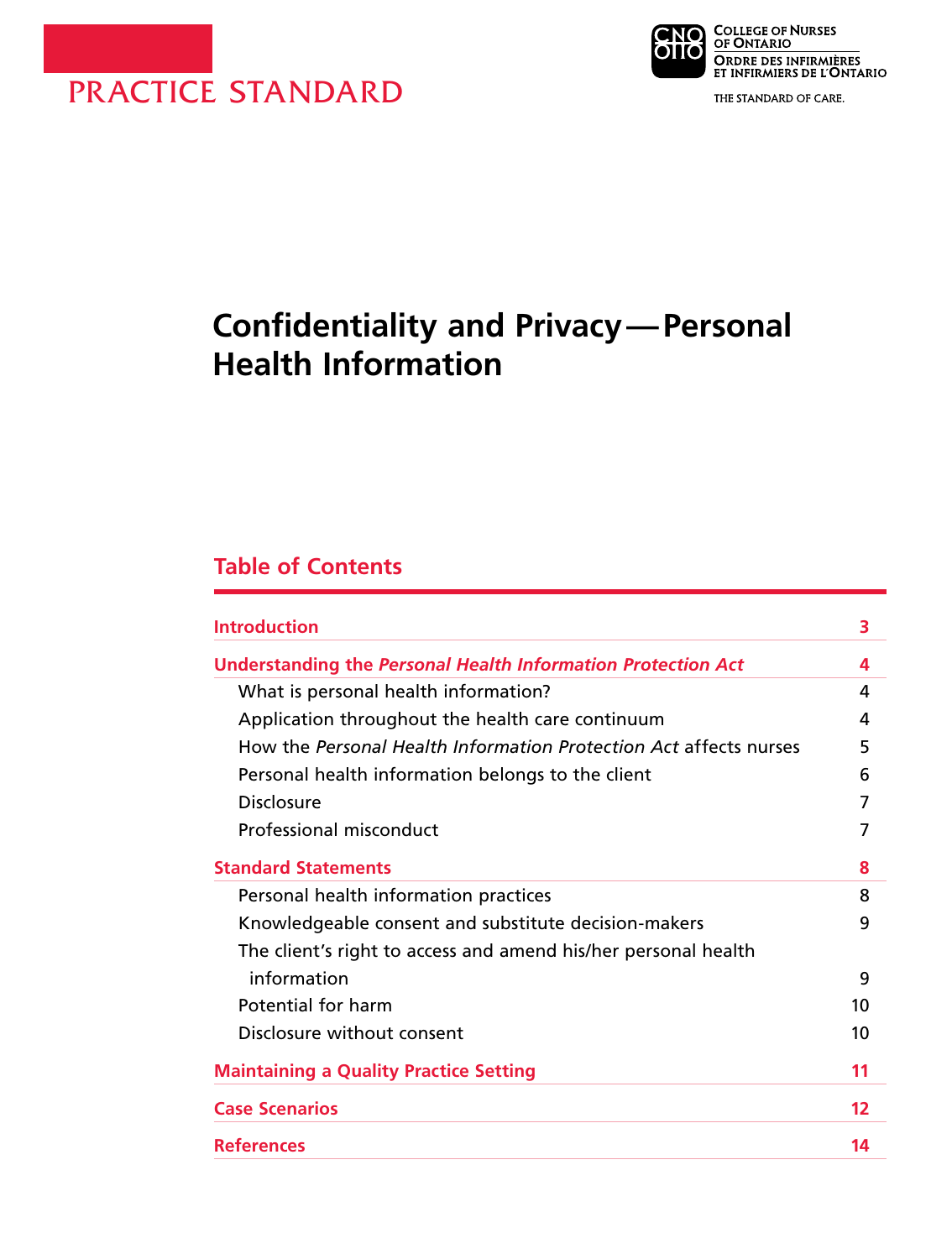

THE STANDARD OF CARE.

#### **VISION** Leading in regulatory excellence

#### **MISSION** Regulating nursing in the public interest

*Confidentiality and Privacy - Personal Health Information* Pub. No. 41069 ISBN 978-1-77116-052-0

Copyright © College of Nurses of Ontario, 2021.

Commercial or for-profit redistribution of this document in part or in whole is prohibited except with the written consent of CNO. This document may be reproduced in part or in whole for personal or educational use without permission, provided that:

• Due diligence is exercised in ensuring the accuracy of the materials reproduced;

• CNO is identified as the source; and

• The reproduction is not represented as an official version of the materials reproduced, nor as having been made in affiliation with, or with the endorsement of, CNO.

First published 2004, Reprinted December 2005, May 2008. Updated June 2009. Updated February 2017. Updated April 2019 for references to *Child, Youth and Family Services Act, 2017.* Updated Nov 2021 for consistency of the term personal health information.

Additional copies of this document may be obtained by contacting CNO's Customer Service Centre at 416 928-0900 or toll-free in Ontario at 1 800 387-5526.

College of Nurses of Ontario 101 Davenport Rd. Toronto, ON M5R 3P1

www.cno.org

Ce fascicule existe en français sous le titre : *Confidentialité des renseignements personnels sur la santé*, n° 51069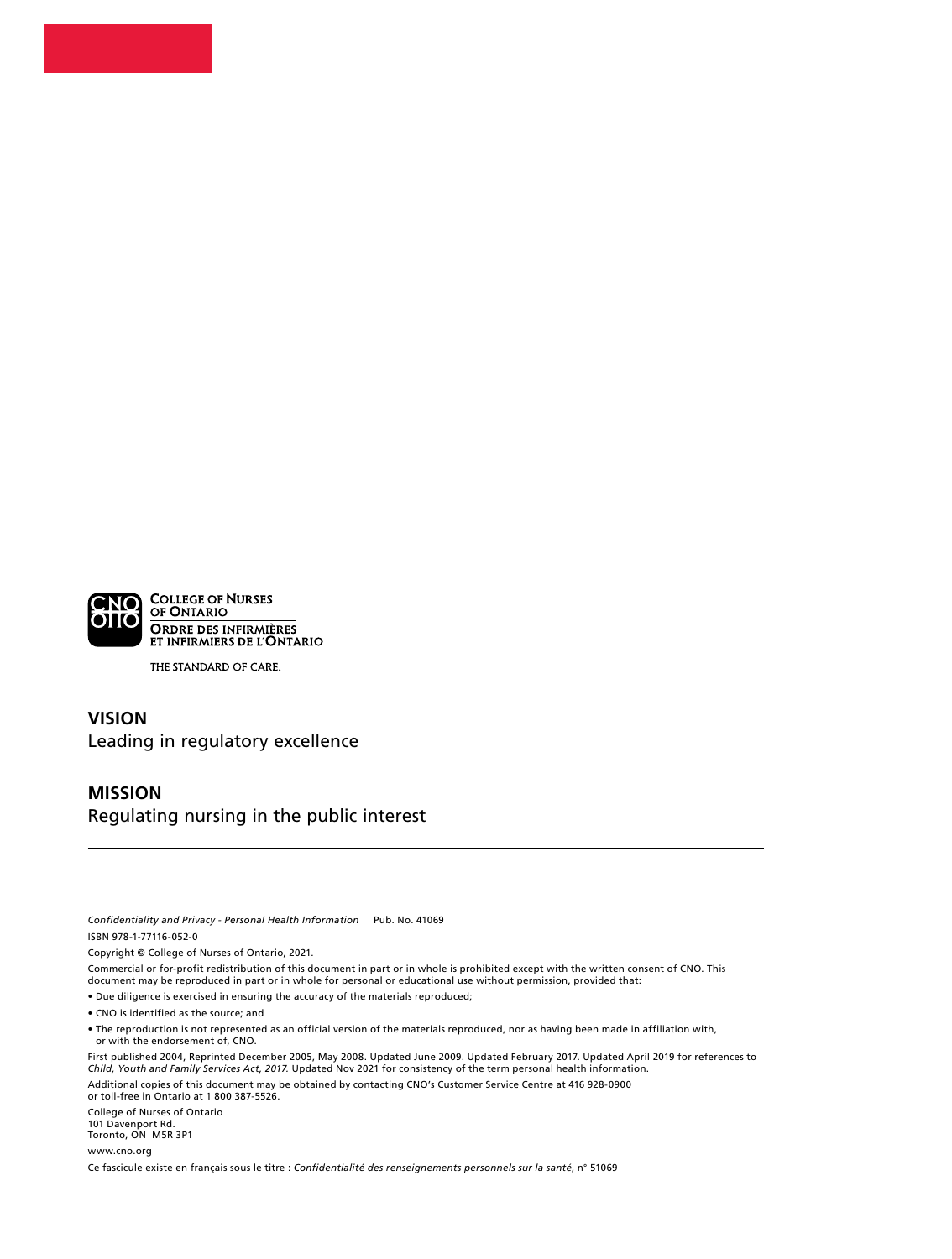*Nursing standards are expectations that contribute to public protection. They inform nurses of their accountabilities and the public of what to expect of nurses. Standards apply to all nurses regardless of their role, job description or area of practice.* 

*— College of Nurses of Ontario*

### **Introduction**

Nurses1 have ethical and legal responsibilities to maintain the confidentiality and privacy of client health information obtained while providing care. One way that nurses maintain boundaries and build nurse-client relationships based on trust is by respecting clients' rights around confidentiality and privacy.

Ontario's privacy legislation supports and extends the College of Nurses of Ontario's (CNO's) standards on nurses' accountabilities pertaining to clients' personal health information. This document provides an overview of Ontario's current legislation, clarifies nursing standards for confidentiality and privacy of personal health information, and replaces the *Confidentiality* practice guideline (#41045). It also updates the information on security and confidentiality of personal health information in the *Documentation, Revised 2008* and *Ethics* practice standards.

#### **A. Personal Health Information Protection Act**

The *Personal Health Information Protection Act, 2004*  (PHIPA) governs health care information privacy in Ontario. Information privacy is defined as the client's right to control how his/her personal health information is collected, used and disclosed. PHIPA sets consistent rules for the management of personal health information and outlines the client's rights regarding his/her personal health information. This legislation balances a client's right to privacy with the need of individuals and organizations providing health care to access and share health information.

PHIPA permits the sharing of personal health information among health care team members to facilitate efficient and effective care. The health care team includes all those providing care to the client, regardless of whether they are employed by the same organization. PHIPA requires that personal health information be kept confidential and secure. Security refers to the processes and tools that ensure confidentiality of information. When using computers, nurses should refer to the *Documentation, Revised 2008* practice standard.

#### **B. Quality of Care Information Protection Act**

The *Quality of Care Information Protection Act, 2016* (QOCIPA) is another piece of legislation for the health care sector. This Act provides broad protection to quality of care information produced by a health care facility or a health care entity, or for a governing or regulatory body. Its purpose is to promote open discussion of adverse events, peer review activities and quality of care information, while protecting this information from being used in litigation or accessed by clients. This means that nurses' activities and records associated with the College's Quality Assurance Program cannot be used in legal proceedings.

<sup>1</sup> In this document, *nurse* refers to a Registered Practical Nurse (RPN), Registered Nurse (RN) and Nurse Practitioner (NP).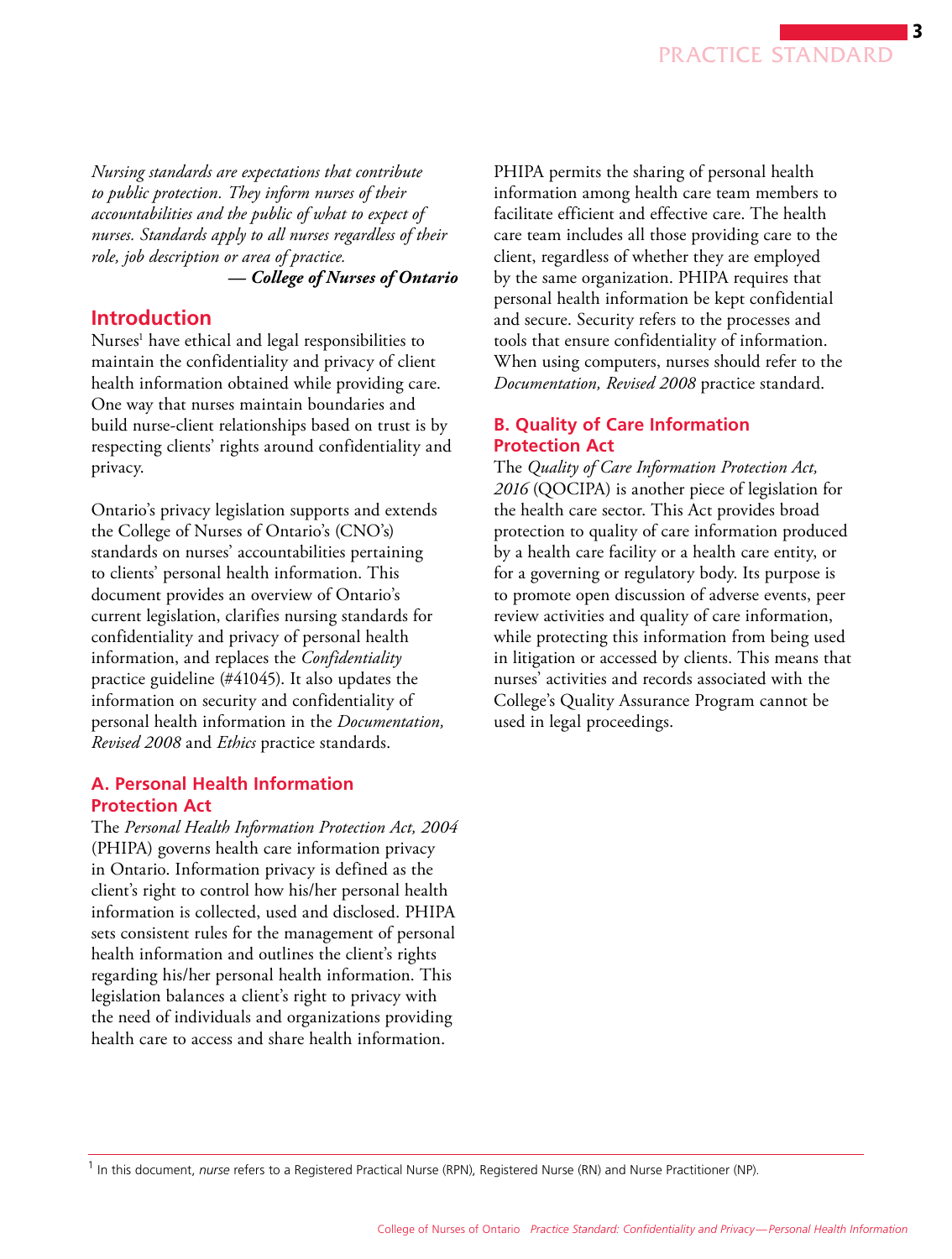### **Understanding the** *Personal Health Information Protection Act*

#### **What is personal health information?**

Personal health information is any identifying information about clients that is in verbal, written or electronic form. This includes information collected by nurses during the course of therapeutic nurse-client relationships. Such information relates to the following:

- physical or mental health, including family health history;
- care provided (including the identification of people providing care);
- a plan of service (under the *Long Term Care Homes Act*, *2007*);
- payments or eligibility for health care;
- donation of body parts or substances (e.g., blood), or information gained from testing these body parts or substances;
- a person's health number; or
- the name of a client's substitute decision-maker.

Clients do not have to be named for information to be considered personal health information. Information is "identifying" if a person can be recognized, or when it can be combined with other information to identify a person. Personal health information can also be found in a "mixed record," which includes personal information other than that noted above.

A personnel record containing a note from a physician or an NP supporting an absence from work is not considered personal health information. However, a description of the employee's symptoms and treatment noted by an occupational health nurse (OHN) when providing care is considered personal health information. If the OHN's records contain health and non-health information, then it is a "mixed record." For example, the record contains a note substantiating the absence and the employee's symptoms and treatment. The note substantiating the absence can be shared with the employer only if the health information is separated from the note.

#### **Application throughout the health care continuum**

PHIPA applies primarily to personal health information in the hands of health information custodians (called HICs in the legislation, but custodians throughout this standard). A custodian is an organization that provides care within the health care continuum. People providing care can also be custodians under this legislation. Nurses who receive information from custodians are responsible for complying with the legislation. They can only use the information for the purposes they identified when requesting it from the custodian.

In general, nurses who are employees or volunteers, or contracted or credentialed by health care organizations (e.g., clinics, laboratories, CCACs, hospitals and long-term care facilities), are considered "agents" of a custodian. The legislation defines agents as people authorized to act for, or on behalf of, a custodian. An agent cannot act on her/his own behalf with regard to personal health information.

Custodians are responsible for practices and policies that ensure the confidentiality and security of personal health information. Custodians are also responsible for complying with the Act, and ensuring that all agents are informed of their duties under PHIPA.

Nurses in independent practice, or those employed in health services in non-health care settings may be considered custodians. Nurses in these settings are responsible for the personal health information in their custody and control, and must take certain steps to safeguard it. Compliance under the Act includes the following:

- designating a contact person to facilitate compliance with the Act and to respond to requests, inquiries and complaints from the public;
- providing a written public statement generally describing information practices, how to reach the contact person, the process for accessing records or requesting corrections, and the complaint process for clients;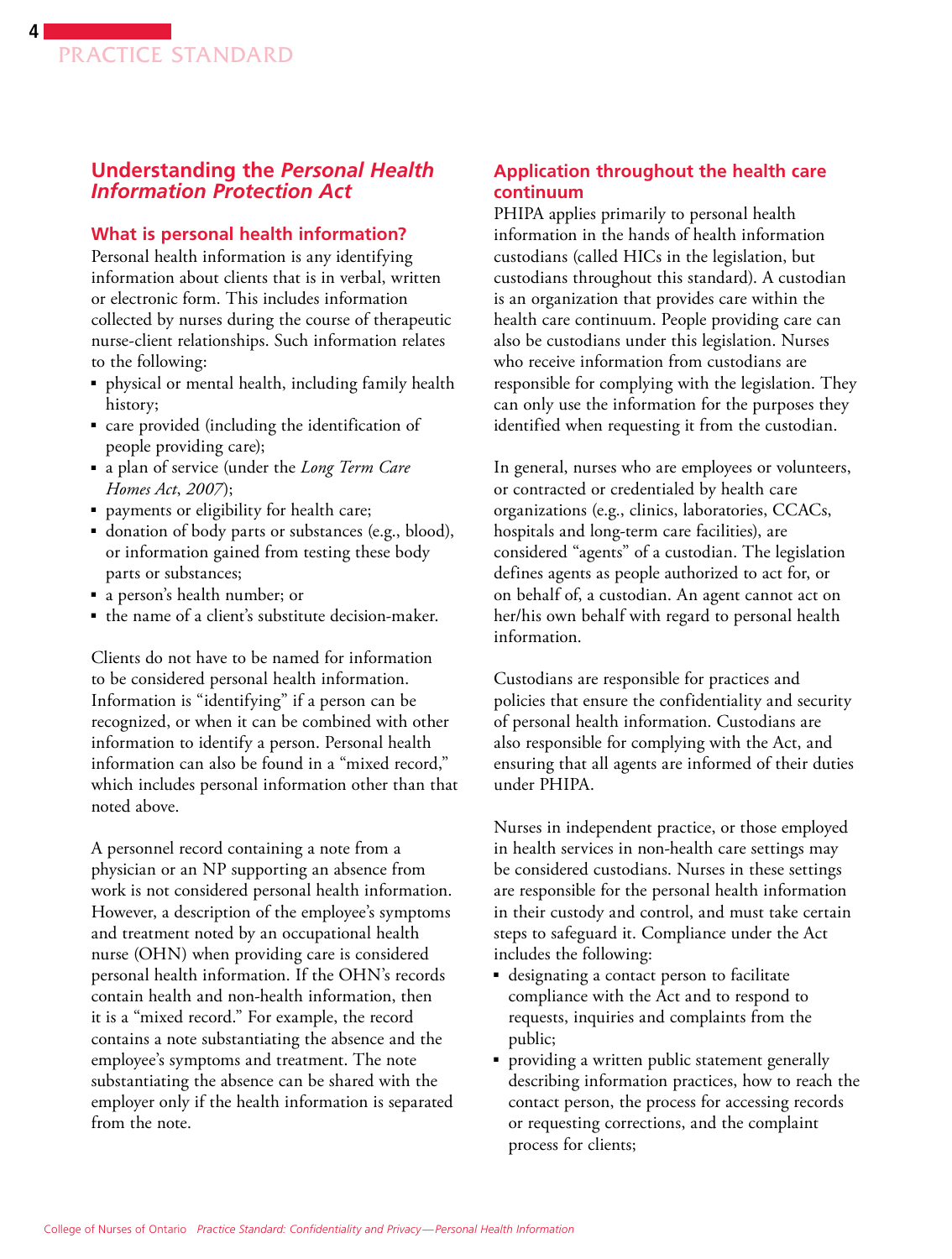- ensuring information practices comply with the Act and its regulations;
- ensuring information is accurate, complete and up-to-date; and
- ensuring information is secure.

A nurse is responsible for ensuring that she/he uses a client's personal health information only for the purpose(s) for which it was collected. A nurse should ensure that it remains secure within the health care team. Health care providers also have an obligation to ensure that personal health information used by the health care team or disclosed outside the team is as accurate, complete and up-to-date as possible. If a complete record is not transmitted or transferred for any reason, health care providers must communicate this to the person to whom they are sending the record.

PHIPA defines "collection" as the gathering, acquiring, receiving or obtaining of personal health information. Nurses may only collect as much personal health information as is needed to meet the purpose of the collection. Information may be collected indirectly without consent (e.g., from a relative or significant other) when the client cannot provide it (e.g., he/she is unconscious), if there is a question as to the accuracy of the information that the client provides, or when obtaining consent would affect the timeliness of the care. The Act lists provisions that permit collection of personal health information from someone other than the client.

#### **How the** *Personal Health Information Protection Act* **affects nurses**

The legislation does not change nurses' responsibilities to protect their clients' confidentiality and privacy. Nor does it greatly affect their ability to collect and use personal health information to plan and deliver care. In PHIPA, "use" is a defined term. In this context, use means to handle or deal with personal health information in the custody or under the control of a custodian. Sharing information among members of the health care team to provide care is one use of information under PHIPA. Generally, consent to use information to provide care can be assumed by the health care team. A client should be made aware of his/her right to withhold or withdraw consent to the sharing of his/her personal health information with other members of the health care team.

Circumstances in which nurses may have to obtain explicit consent for disclosure of information are outlined in the section on disclosure in this document. The legislation also outlines permitted disclosures that do not require client consent.

#### **A. Implied consent**

PHIPA specifies that several conditions must be met to assume a client's implied consent. It is a custodian's obligation to fulfil these conditions by posting a notice or providing a brochure that describes the purposes for the collection, use and disclosure of personal health information. This kind of notice is one way to fulfil the conditions for implied consent.

#### **B. Express consent**

PHIPA does not require a specific form of express consent, which may be given verbally or in written form. It may be provided over the telephone or electronically if the nurse is sufficiently able to identify the person; however, express consent that is written helps avoid ambiguity. The content and format of the consent need not be elaborate. Express consent is required in the following situations:

- personal health information is to be disclosed outside of the health care team (e.g., submitting personal health information on a claim form to an insurance company);
- information is to be disclosed (within the health care team) for purposes other than providing, or helping to provide, care;
- personal health information is used for fundraising (e.g., contact information can be provided without express consent); and
- personal information is being collected for marketing research or marketing activities.

#### **C. Substitute decision-makers**

If a client cannot provide consent, then a substitute decision-maker may make decisions and provide health information. Rules for who may act as a substitute decision-maker are similar to those in Ontario's health care consent law. For example, a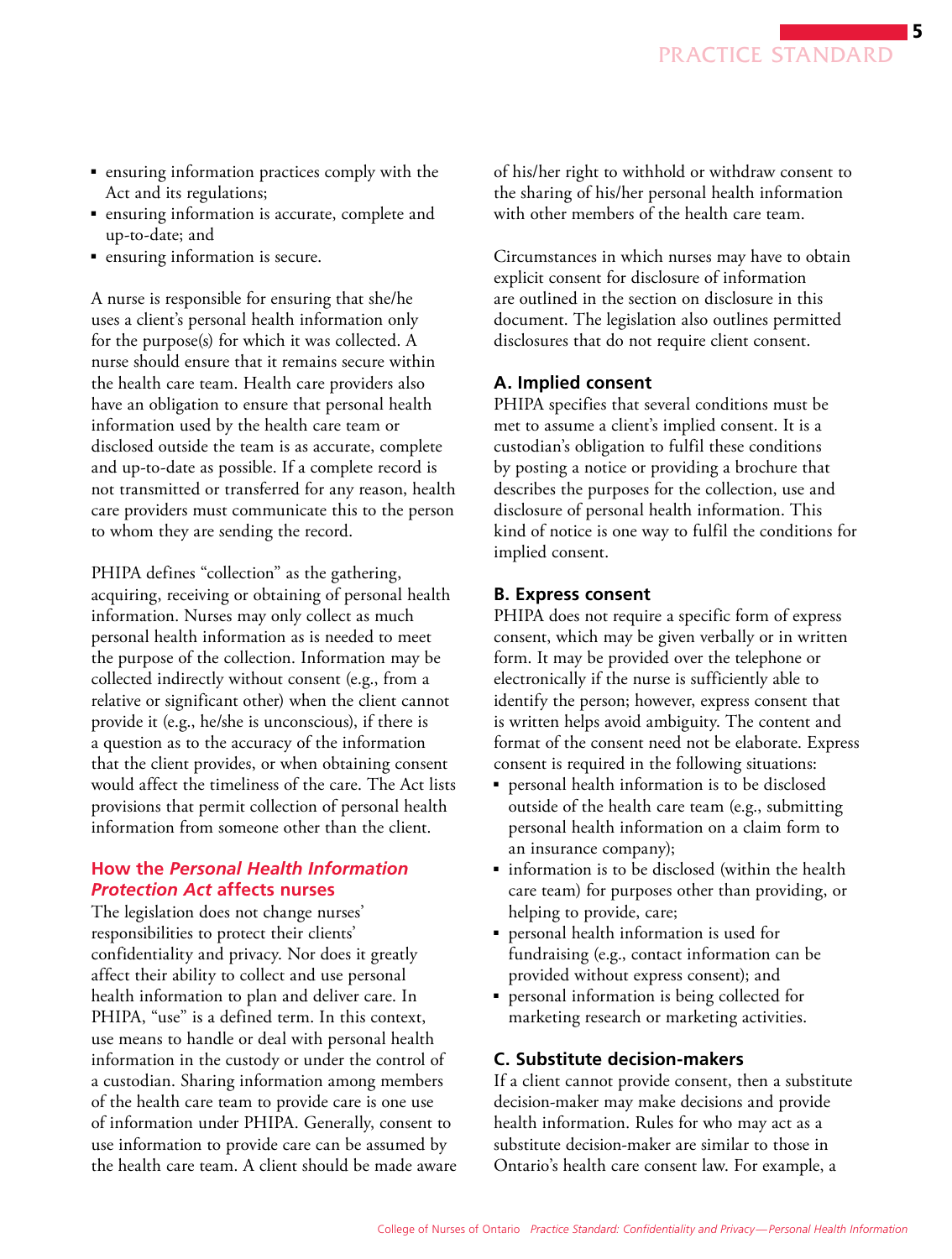substitute decision-maker may be a spouse or the parent of a child under 16 who is unable to answer health questions or make decisions about treatment. PHIPA also contains directions for substitute decision-makers when considering decisions of consent; appeal routes for clients found incapable; and means to deal with conflicts between people acting as client representatives.

#### **Personal health information belongs to the client**

The legislation recognizes that personal health information belongs to clients and is simply being housed in health care facilities. Clients have the right to give, refuse or withdraw their consent to the collection, use and disclosure of their personal health information.

Clients also have the right to instruct that a part of their personal health information not be shared with other providers. This is referred to as the lockbox provision. If a client instructs a nurse not to release a part of his/her health information to another practitioner, the nurse must advise the practitioner that some relevant information has been withheld at the direction of the client.

Although clients have the broad right of access to their personal health information under PHIPA, they may be refused access. Possible grounds for refusing access include the following:

- the information is Quality Assurance information or that generated for a regulatory college's Quality Assurance Program;
- it is raw data from standardized psychological tests or assessments;
- it may present a risk of serious harm to the treatment or recovery of the client, or of serious bodily harm to another person; or
- access to the information would reveal the identity of a confidential source of information.

Clients also have the right to correct their personal health information. This means clients can request changes if they believe the record is inaccurate or incomplete. Requests for corrections can be made verbally or in writing; however, only those requests made in writing warrant the correction procedures set out in the Act. Clients can only request corrections to their information if access has been provided. They may not restrict the collection, use or disclosure of their personal health information that is required by law or professional standards.

Client requests to correct personal health information may be refused in the following circumstances:

- the request is frivolous, vexatious or made in bad faith;
- the custodian did not create the record and does not have sufficient knowledge, expertise or authority to make the correction; or
- the information is a professional opinion or observation made in good faith.

To comply with this legislation, procedures and policies must be in place to process client requests for access and corrections. Specific procedures for handling access and correction requests are outlined in the legislation.

Clients can complain to an organization's contact person or to the Information and Privacy Commissioner about refusals to access requests or other breaches of PHIPA.

#### **Disclosure**

Disclosure is defined as making information available or releasing it to another custodian or person. Express consent is needed when personal health information is disclosed outside of the health care team or is not used to provide health care.

However, PHIPA includes provisions that permit a custodian to use personal health information without the consent of the client. Some of these include use of personal health information for the following reasons:

- to manage risk;
- to support quality of care programs;
- to allocate resources;
- to obtain payment; and
- to do research, if a research plan has been approved by a research ethics board.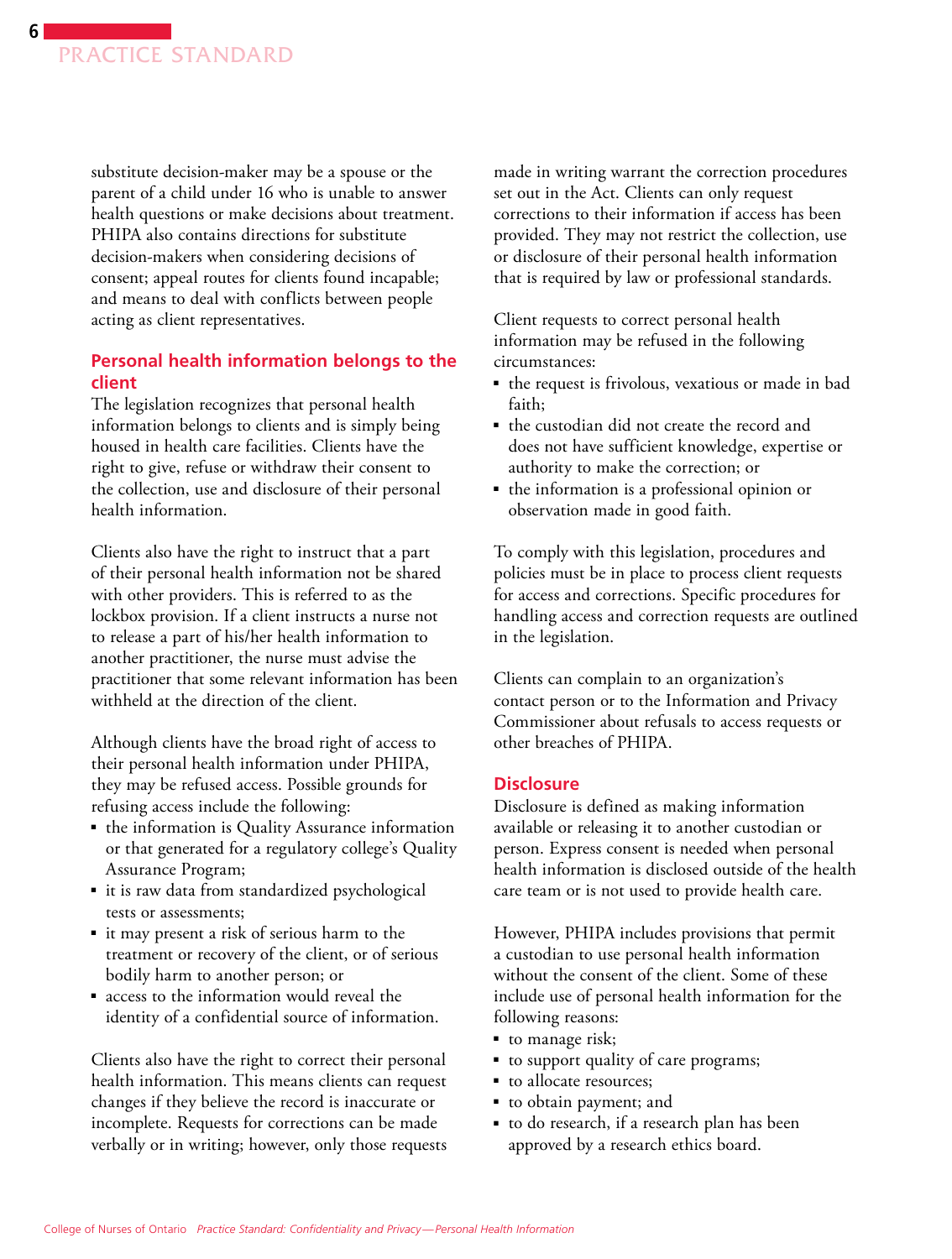

The Act also permits practitioners to disclose personal health information without obtaining consent in the following circumstances:

- if disclosure is needed to provide health care, and consent cannot be obtained quickly;
- to contact a relative or friend of an injured, incapacitated or ill client for consent;
- to confirm that a client is a resident or client in a facility, provide his/her location and comment on his/her general health status (unless there is an express request not to do so); or
- to eliminate or reduce a significant risk of harm to a person.

Refer to PHIPA or the Office of the Information and Privacy Commissioner for Ontario for information on disclosure.

#### **Professional misconduct**

One of the definitions of professional misconduct in the *Nursing Act, 1991* is "giving information about a client to a person other than the client or his or her authorized representative, except with the consent of the client or his or her representative, or as required or allowed by law."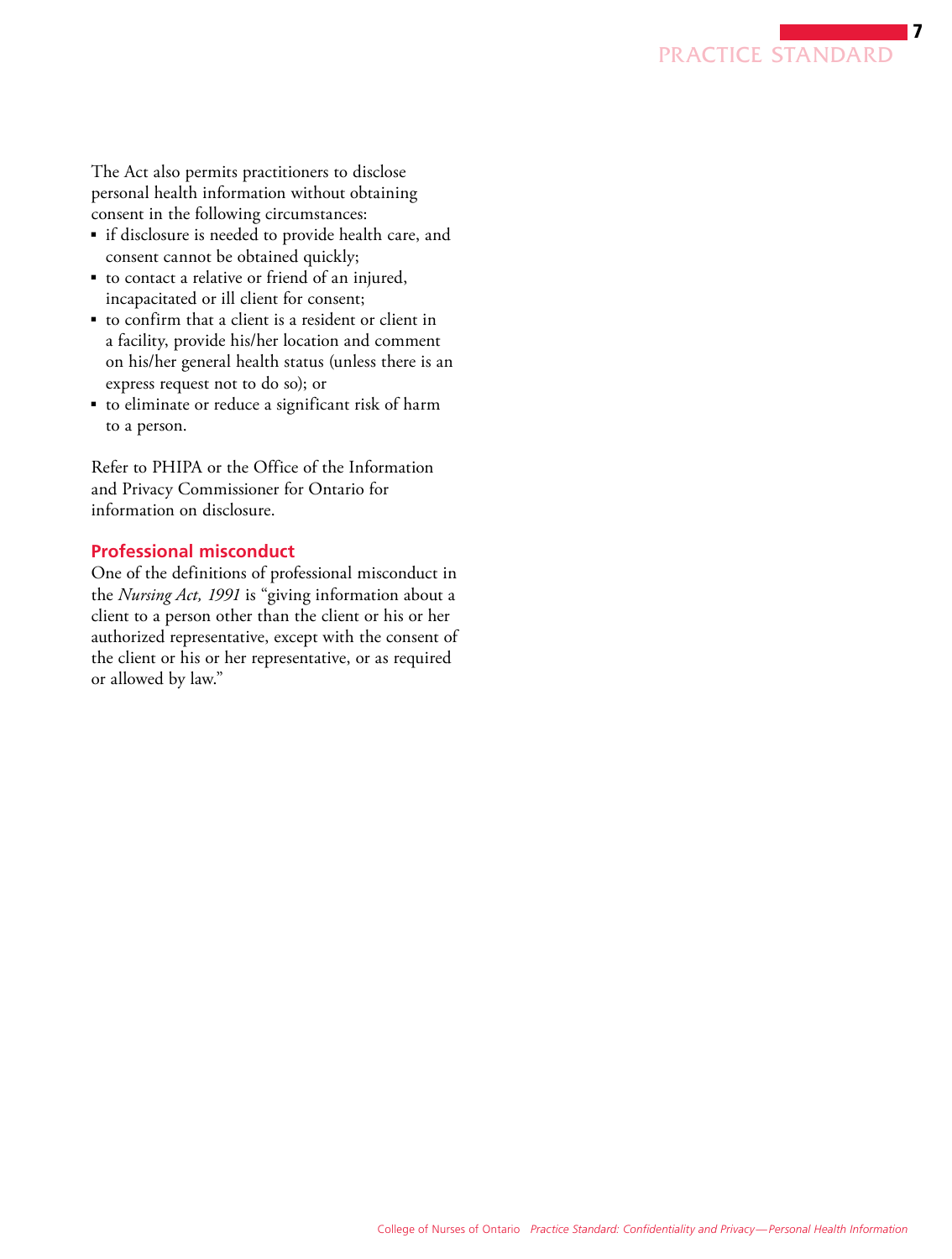# **Standard Statements**

#### **Personal health information practices**

*Nurses share relevant information with the health care team, whose members are obliged to maintain confidentiality. Nurses must explain* 

# **Indicators**

The nurse meets the standard by:

- seeking information about issues of privacy and confidentiality of personal health information;
- maintaining confidentiality of clients' personal health information with members of the health care team, who are also required to maintain confidentiality, including information that is documented or stored electronically;
- maintaining confidentiality after the professional relationship has ended, an obligation that continues indefinitely when the nurse is no longer caring for a client or after a client's death;
- ensuring clients or substitute decision-makers are aware of the general composition of the health care team that has access to confidential information;
- collecting only personal health information that is needed to plan and provide care;
- not discussing client information with colleagues or the client in public places such as elevators, cafeterias and hallways;
- accessing information for her/his clients only and not accessing information for which there is no professional purpose;
- denying people who are not part of the health care team access to personal health information (e.g., OHNs denying a client's employer access to the client's personal health information);
- safeguarding the security of computerized, printed or electronically displayed or stored information against theft, loss, unauthorized

*to clients that information will be shared with the health care team and identify the general composition of the health care team.* 

access or use, disclosure, copying, modification or disposal;

- not sharing computer passwords;
- ensuring that explicit consent has been obtained to keep a client's personal health information in the home;
- not using standard e-mail to send personal health information;
- ensuring that security-enhanced e-mail is effective before sending personal health information this way;
- using confidentiality warnings on facsimile cover sheets and in e-mail to instruct those who receive the information in error to destroy it immediately before reading it;
- communicating to the recipient of the information that a particular record is incomplete;
- advocating for policies and practices that ensure confidentiality during storage, transmission or transfer, or disposal of personal health information, whether in hard copy or electronic (e.g., e-mail, facsimile) form;
- complying with retention policies or advocating for these when none exist;
- ensuring that personal health information is destroyed in a way that protects the confidentiality of that information; and
- notifying the contact person within the practice setting when she/he becomes aware that there has been a breach of confidentiality (e.g., personal health information has been stolen, lost or accessed by unauthorized people).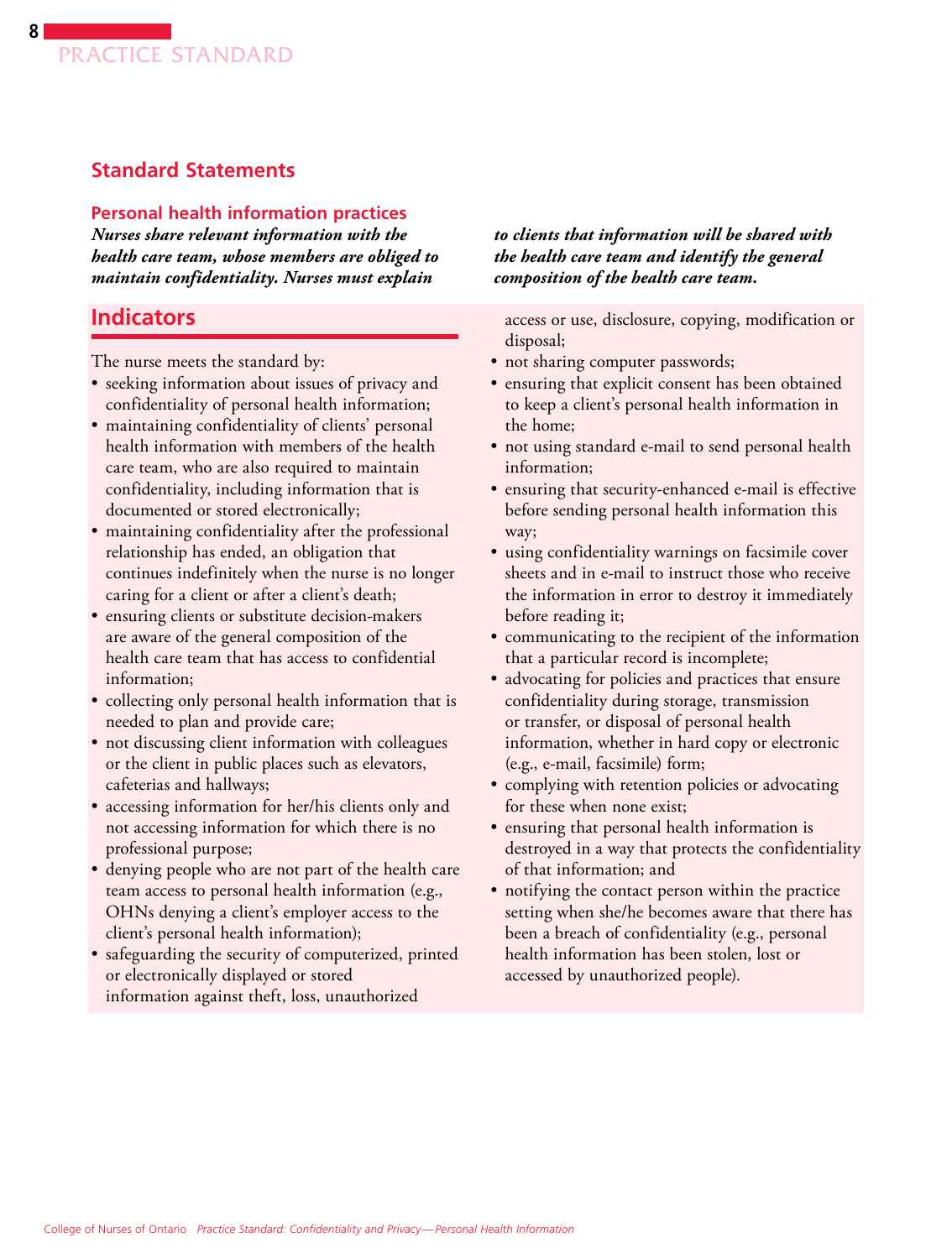### **Knowledgeable consent and substitute decision-makers**

*Nurses ensure that clients are aware of their rights concerning their personal health information and have expressly consented to the*

# **Indicators**

The nurse meets the standard by:

- obtaining the client's express consent before disclosing his/her information outside the health team (e.g., to family members or friends of the client);
- ensuring clients are provided with an opportunity to withhold or withdraw consent to disclose their

### **The client's right to access and amend his/her personal health information**

*Nurses respect the client's right to see/obtain a copy of his/her health information, to see his/her health file and to request correction to the* 

# **Indicators**

The nurse meets the standard by:

• ensuring that the custodian has provided written notice to clients about information practices and

### **Potential for harm**

*When a nurse learns information that, if not revealed, could result in harm to the client or others, she/he must consult with the health care* 

# **Indicators**

The nurse meets the standard by:

- considering if any harm may come to a client as a result of a disclosure;
- reporting information as required by law;
- informing the client, as appropriate, when there is a duty to report information to another agency or facility;

 *collection, use and disclosure of information outside the health care team.*

name, location in the facility and general health status;

- ensuring clients are provided with an opportunity to withhold or withdraw consent to disclose their name to a person representing his/her religious organization; and
- seeking consent from the substitute decisionmaker when the client is incapable of providing knowledgeable consent.

#### *information. The onus is on the client to prove that the record is incomplete or inaccurate, and any changes to the record must be tracked.*

that clients are aware of their personal health information privacy rights; and

• facilitating client access to information about care and treatment.

### *team and, if appropriate, report the information to the person or group affected.*

- providing the client with the opportunity to take action and report information when appropriate;
- informing the appropriate authority if the client does not take action and report information; and
- consulting with the health care team when there are concerns about harm resulting from sharing information with a client.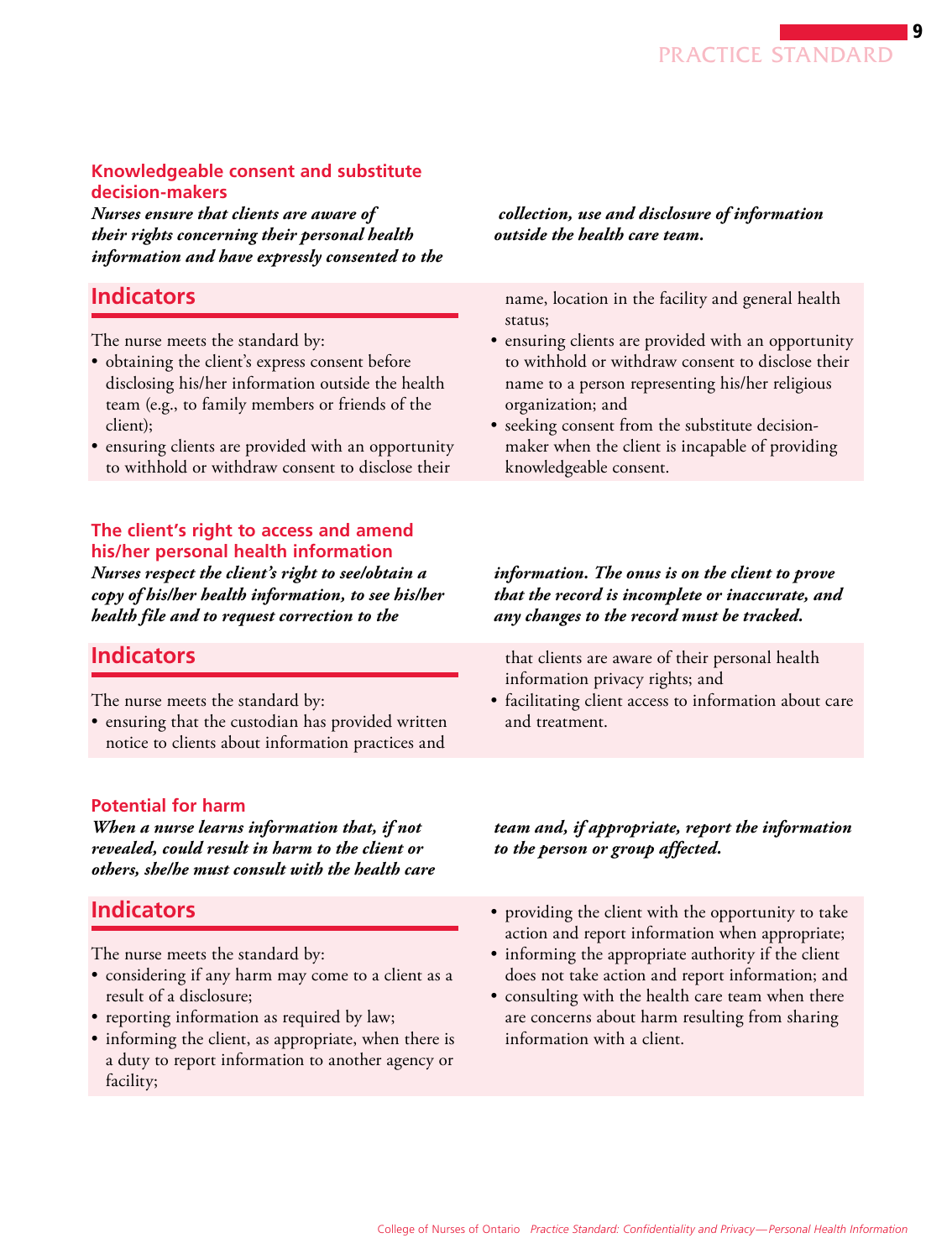#### **Disclosure without consent**

*Nurses adhere to legislation that requires them to reveal confidential information to others. For example, the* **Child, Youth and Family Services Act, 2017,** *requires all health care professionals to report suspected child abuse to the Children's Aid Society; the* **Health Protection and Promotion Act**  *permits reporting of certain conditions to the*

**Indicators**

The nurse meets the standard by:

• ensuring clients or substitute decision-makers know that information may be used for purposes other than client care, such as for research or improvements to the quality of care;

*Medical Officer of Health. Additionally, required reporting information may be disclosed to the Workplace Safety and Insurance Board. The information CNO gathers during an investigation and shares with the members under investigation is confidential.*

- ensuring that those seeking access to information have the requisite authority before providing information (e.g., police officers who request information have a court order); and
- seeking the advice of the contact person for privacy of health information before providing information.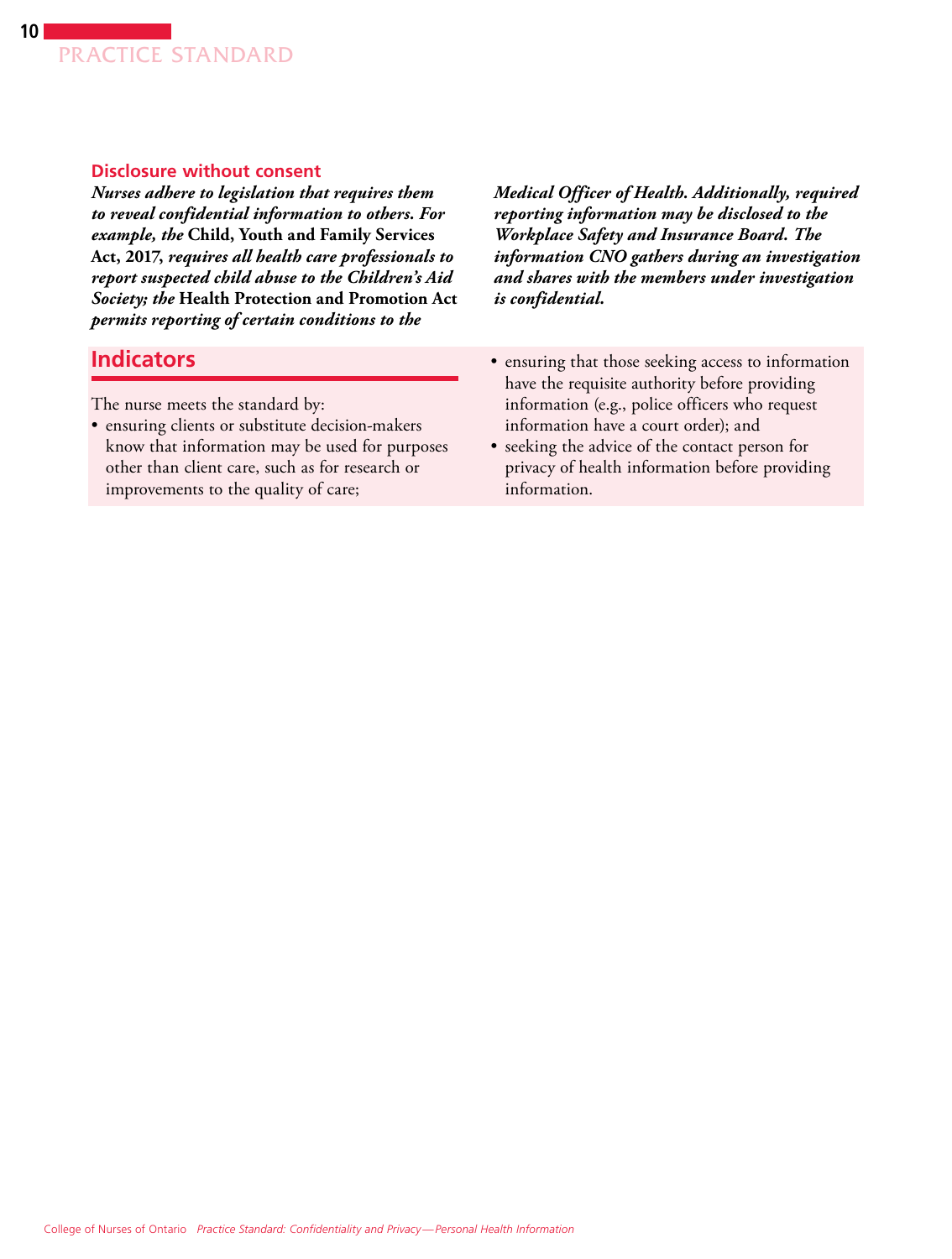# **Maintaining a Quality Practice Setting**

Employers and nurses share the responsibility for creating environments that support quality practice. CNO encourages employers and nurses to use the following strategies to develop and maintain a quality practice setting.

### **Care delivery processes**

These processes support the delivery of nursing care and services related to confidentiality and privacy of personal health information.

### **Possible strategies include:**

- conducting reviews of health information practices with staff to ensure that privacy and confidentiality standards are being met; and
- developing and implementing supportive policies and processes that address privacy, confidentiality and security in the collection, use and disclosure of personal health information.

# **Policies/processes include:**

- giving the client access to his/her health information;
- managing client and/or family requests for changes to the health record; and
- defining the nurse's role in dealing with a client's right to access his/her health record.

# **Communication systems**

These systems support information sharing and decision-making about client care and services. Systems should promote sharing of health information among interprofessional team members while protecting the privacy, confidentiality and access rights of clients.

# **Possible strategies include:**

- ensuring that the electronic systems that support the transmission of client information (e.g., facsimiles, e-mail, intranet) are secure and protect client confidentiality;
- ensuring that written public notice with details on how to access and correct personal health information is available, and gives the name of the contact person who can respond to inquiries and receive complaints;
- establishing a process to help staff deal with issues/conflicts arising from inconsistent practices relating to privacy and confidentiality of personal health information; and
- consulting with front-line nurses, to tap into their expertise and experience, when determining the functional requirements to maintain confidentiality in computerized documentation systems.

# **Leadership**

Leadership is the process of supporting others to improve client care and services by promoting professional practice.

# **Possible strategies include:**

- developing and implementing leadership opportunities, such as involving nursing staff in the development of privacy and confidentiality policies/procedures development and revisions related to the health record;
- establishing systems that ensure health information is collected, used, disclosed and accessed according to PHIPA and QOCIPA; and
- designating someone in the organization to act as the main contact for nurses with questions about confidentiality and security of personal health information.

# **Professional development systems**

Professional development promotes a learning environment. Activities include orientation, education, performance management and professional practice activities related to privacy and confidentiality.

# **Possible strategies include:**

- ensuring orientation to the facility includes addressing matters of privacy, confidentiality, security of personal health information and relevant policies and procedures; and
- providing educational opportunities to support effective compliance with PHIPA and QOCIPA legislation.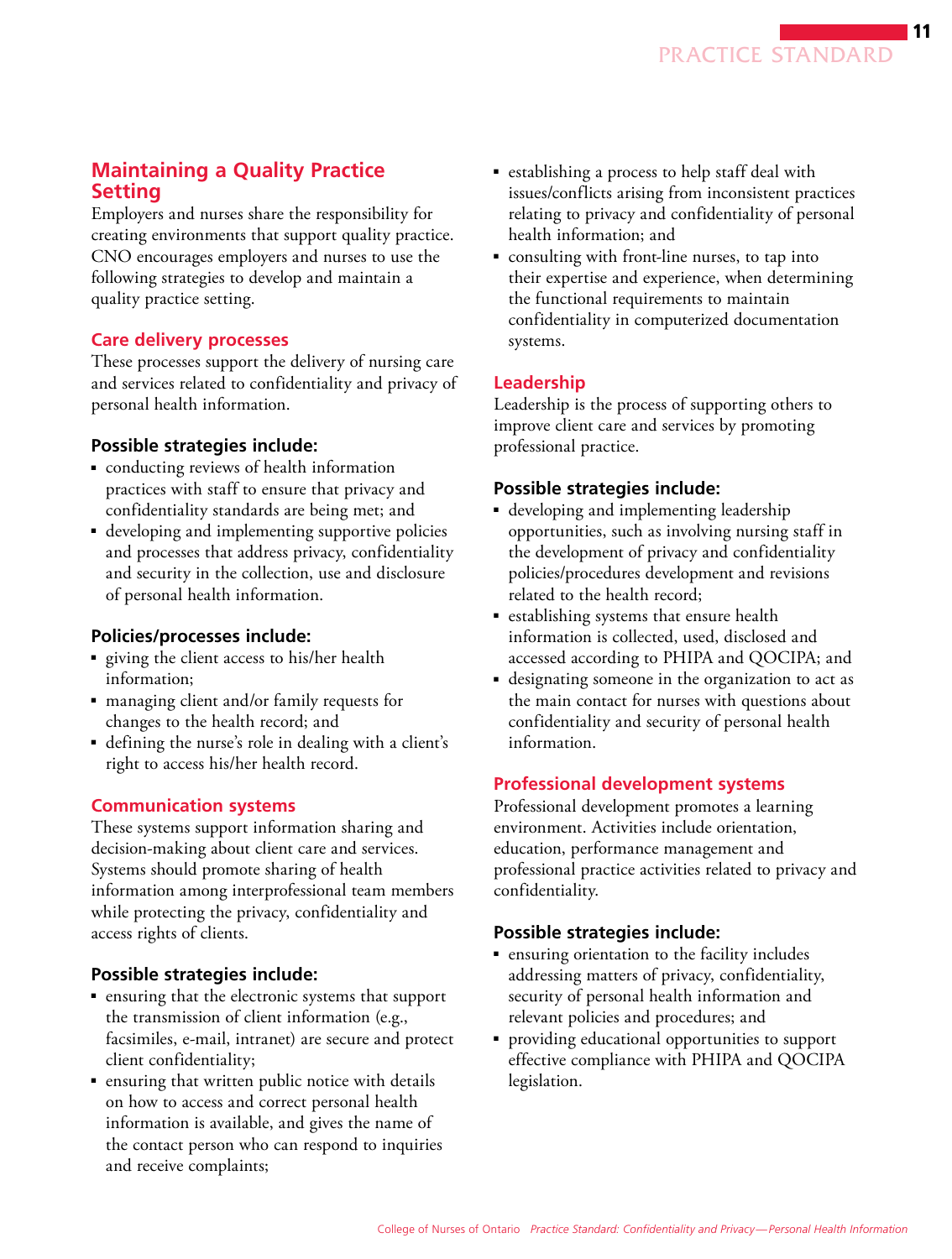### **Case Scenarios**

The case scenarios illustrate how the standards of privacy and confidentiality of personal health information may be applied. They are not allinclusive. If needed, advice should be sought from the contact person for privacy and confidentiality in your practice setting.

# **Scenario 1**

Your client with an acquired brain injury has been stabilized and is being transferred to another hospital for continuing care. The client is unconscious. Her husband is aware of the transfer, but does not know it is happening today. You tried to reach him by telephone, without success. Before the client is transferred, you want to share information about the care she received and the current plan of care with the nurse who will receive her. The client's cost for this transfer is being covered by private insurance, so you also need to share personal health information with the insurance company. How much information can you share, and with whom, under these circumstances?

There are two issues of consent in this scenario. The first is sharing personal health information with the receiving hospital nursing staff. These nurses are members of the health care team; therefore, there is implied consent for the sharing of information with them to provide health care. You can, therefore, share her personal health information. You may call the nurse and talk about the plan of care, and transmit a copy of the pertinent information from the health record to the receiving facility in a way that ensures the security of the files.

The second is the sharing of the client's personal health information with the insurance company. Express consent is required because this disclosure is not to a custodian and is not required to treat the client. Because the client is incapable of providing this consent, her husband (the substitute decisionmaker) must provide express consent either in writing or verbally, before you share information. Since you cannot reach him, you may arrange her

transfer. Once you obtain express consent from the husband, you may provide the information to an insurance company staff member.

# **Scenario 2**

A man who received severe facial injuries in a motor vehicle crash arrives in your emergency room (ER). He is unable to communicate. No next of kin has come with him. A woman calls in distress and asks if her husband is a patient in your ER. She provides you with details that match the information on the man's identification. You believe she is the wife of the man with the facial injuries. Can you tell this woman that he is in the ER?

Normally, a client would have an opportunity to request that the hospital not disclose that he is a client in the facility or his location within the facility. This information may be given out in this case, however, because it is reasonably necessary to provide care. Because the law permits disclosure that a person is a client in a facility, and his/her location and general health status, you may provide this information to the woman. PHIPA allows you to contact a friend or relative of an injured client for consent. You may provide more information if the woman indicates she is the person who can act as a substitute decision-maker for consent to treatment.

### **Scenario 3**

Your client has reviewed his health record. You answered his questions to ensure he understood the record, but he wants corrections made to a consulting physician's note.

The issue is correcting a health record made by another health care professional. If the client requested a correction to your note, and you agreed with the correction the client requested, you could have the client write a correction and include it with the record or make the changes yourself. If you did not agree with the correction the client requested, then you can have the client make a note and append it to the record. You can then make a separate note regarding the client's request in the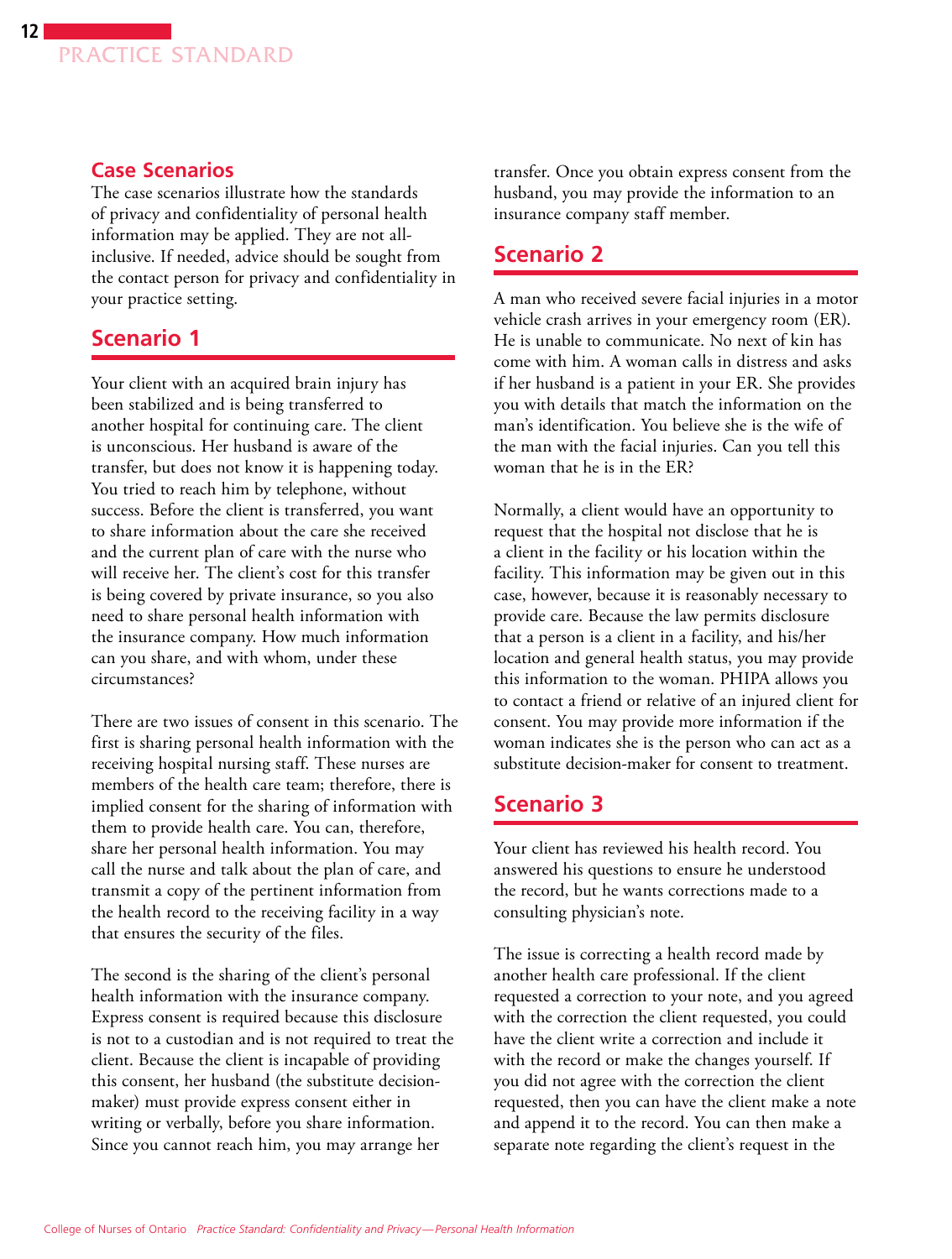health record. A client does not have the right to correct an opinion or professional judgment by a health care professional.

Because this is a note by another health care professional (the consulting physician), you cannot be certain about the accuracy of the information that the client wants corrected. You have two options in this case: you can either contact the health care professional who wrote the note and have this physician speak with the client about the corrections; or you can speak with the person responsible for ensuring compliance with PHIPA in your practice setting.

# **Scenario 4**

You are an OHN. The manager of an employee who is your client has asked questions about the client's health condition. The manager has also asked if the client has medical notes to substantiate absences on particular dates. Can you provide this information to the manager?

There are two issues here. The first is what is included in the definition of personal health information; the second is if a manager has access to personal health information.

Medical notes to substantiate the employee's absences may be held in an employee's health file. If the medical note does not contain other personal health information (e.g., symptoms, treatment, diagnosis), then this information can be provided to the manager. Information concerning accommodation for the employee's needs may be given so the employer can make provisions to meet these needs. Accommodation information does not include the nature of the illness or the diagnosis.

If there is personal health information included in the note, then the OHN can only provide the information that there were notes to substantiate the absences on the applicable dates. The manager is not entitled to any personal health information. This includes information about the nature of the illness, the diagnosis, the plan of treatment or any care provided; therefore, you cannot respond to

any questions about the nature of the illness(es) or health condition(s).

In this example, the nurse is the custodian and is responsible for maintaining the confidentiality of the client's personal health information. Providing information to the employer without the client's express consent is a breach of PHIPA. However, if a client would like personal health information to be given to the employer, then the client must give express consent to the nurse. In obtaining express consent, the nurse needs to clarify exactly which information the client is requesting be disclosed, and obtain written express consent that includes the employee's specific request.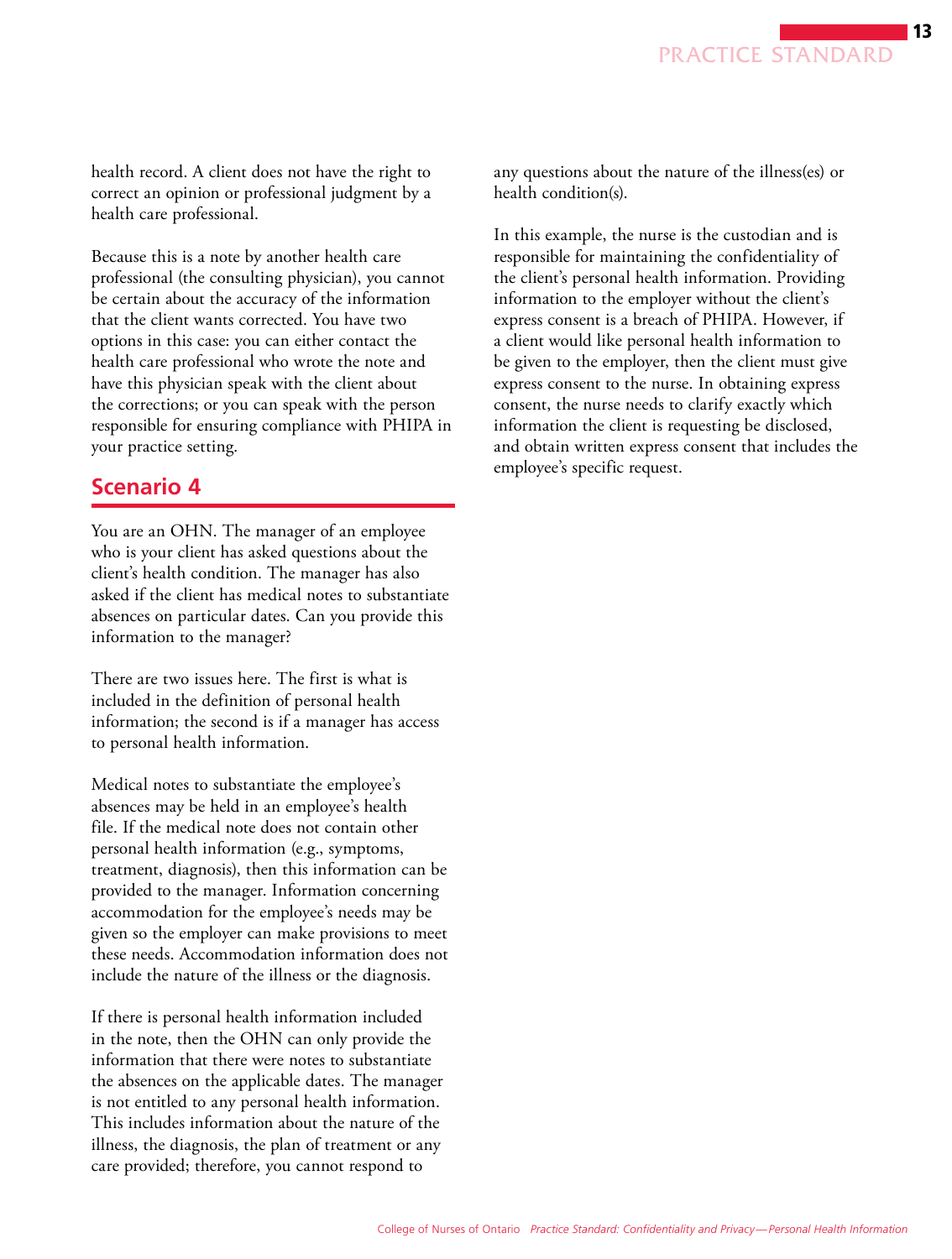

### **References**

- Bergeron, L.R. & Gray, B. (2003). Ethical dilemmas of reporting suspected elder abuse. *Social Work*, 48(1), 96-106. Retrieved September 2, 2004, from EBSCOhost database.
- *Bill 31, An Act to enact and amend various Acts with respect to the protection of health information*, 1st sess., 38th Leg., Ontario, 2003.
- College of Nurses of Ontario. (1998). You Asked Us: The police want to talk about your client. *Communiqué* 23(2), 6-7.
- College of Nurses of Ontario. (2000). Nursing quiz: Test your knowledge about reporting. *Communiqué*, 25(4), 9, 27.
- College of Nurses of Ontario. (2004). *Practice Standard: Documentation, Revised 2008*. Toronto, ON: Author.
- DuMoulin, F.M. (2004, June). An overview of the new Ontario Personal Health Information Protection Act. *Health Law and Privacy Alert*, 1-9.
- Haugh, R. (2004, February). Banking on privacy: Hospitals must protect patient information—and their own liability—as banks balk at HIPAA. *H&HN: Hospitals & Health Networks*, 50-52, 54, 56.
- *Health Information Protection Act*, *2004*, S.O. 2004, c. 3. Retrieved May 31, 2004, from http://www.elaws.gov.on.ca.
- Hodge, J.G., Jr. (2003). Health information privacy and public health. *Journal of Law, Medicine & Ethics*, 31, 663-671.
- Information and Privacy Commissioner/Ontario. (2004). *A Guide to the Personal Health Information Protection Act*. Toronto, ON: Author. Available at www.ipc.on.ca.
- Information and Privacy Commissioner/Ontario. (2004). *Frequently asked questions: Health Information Protection Act*. Retrieved September 29, 2004, from http://www.ipc.on.ca.
- Jarvis, D. (2004, June). *Minors' health information*. Paper presented at OHA in conjunction with Borden Ladner Gervais and HIROC Conference, May 5 & 6, 2004, Toronto, June 7 & 8, 2004, Ottawa, ON.
- Ontario Ministry of Health and Long-Term Care. (2004, August). *Personal Health Information Protection Act, 2004: An overview for health information custodians*. Toronto, ON: Author.
- Weitz, M., Drummond, N., Pringle, D., Ferris, L.E., Globerman, J., Hébert, P. et al. (2003). In whose interest: Current issues in communicating personal health information: A Canadian perspective. *Journal of Law*, Medicine & Ethics, 31, 292-301.

#### **For more information**

To learn more, contact the College of Nurses of Ontario at: Telephone: 416 928-0900 Toll-free in Canada: 1 800 387-5526 E-mail: cno@cnomail.org Fax: 416 928-6507 Website: www.cno.org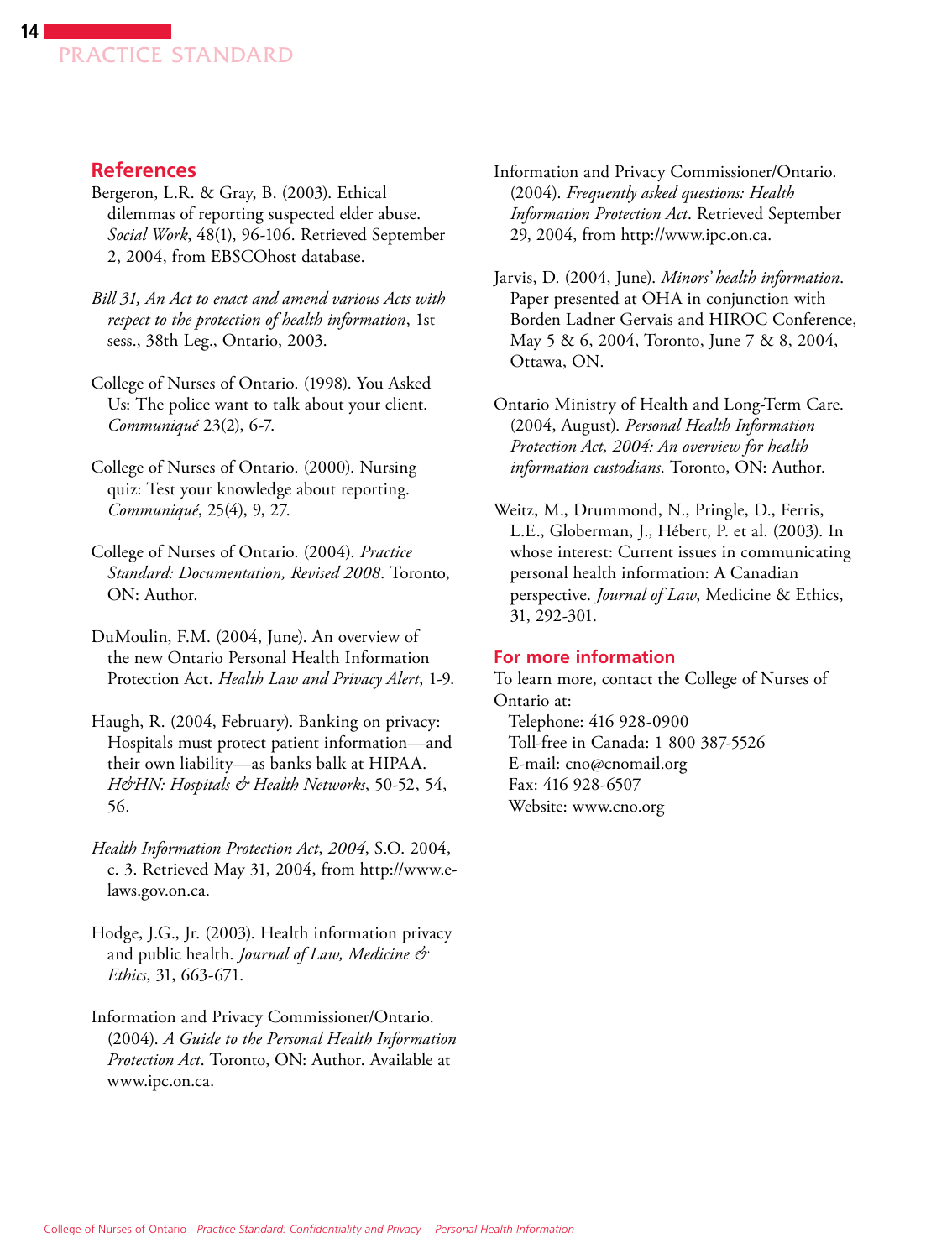

**Notes:**